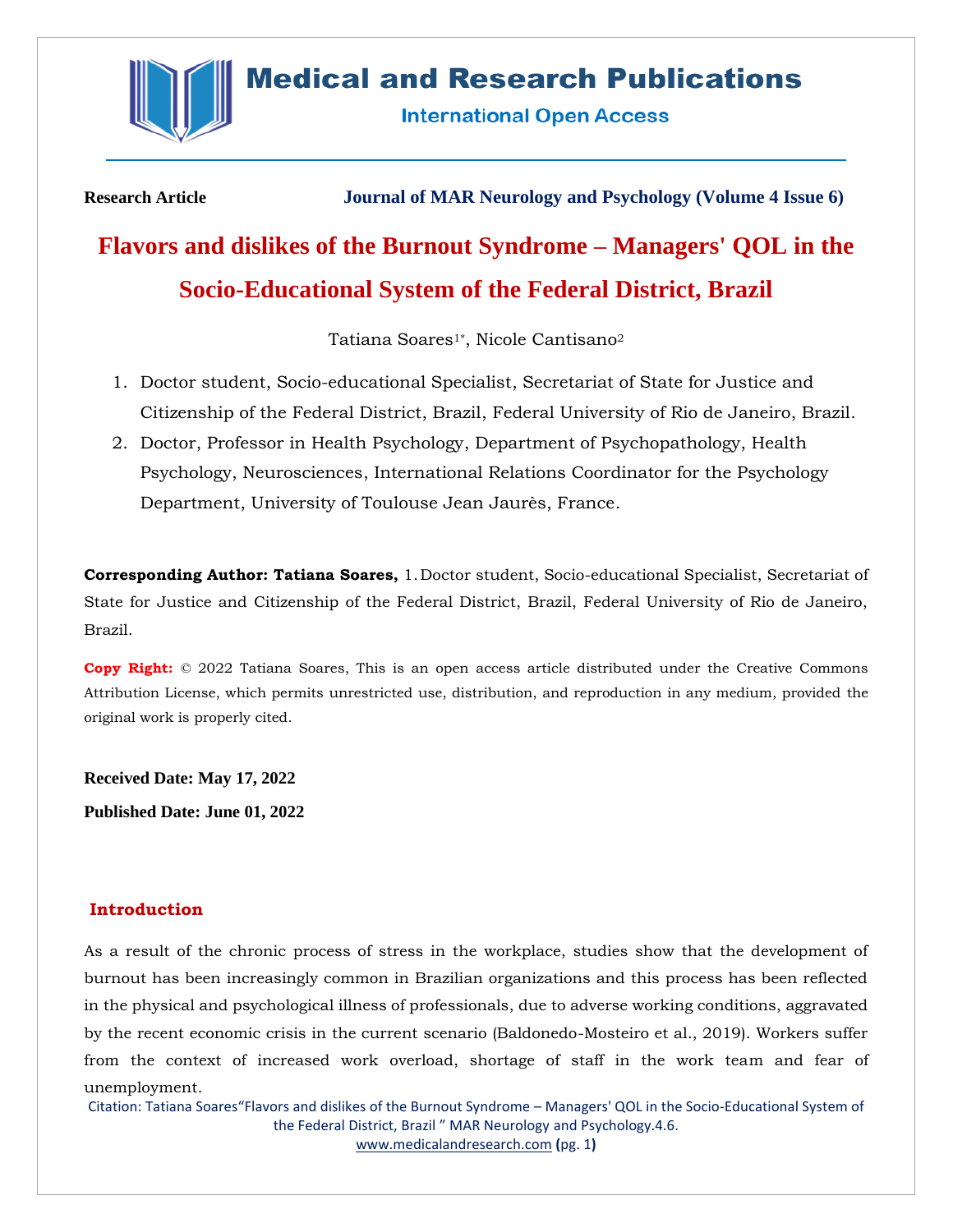Due to the recurrence of work dissatisfaction, some questions emerge: What are the concomitant factors to achieve a high level of emotional exhaustion among workers? Institutional organizations corroborate the development of Burnout and negatively impact the state of physical and mental health of workers? Does professional dissatisfaction and aspects related to the job context impair the QOL of these workers?

In a systematic review and meta-analysis of 485 studies with a sample of 267,995 individuals, evidence related work satisfaction to physical and mental well-being. There was a strong association between low levels of job satisfaction and mental and psychological problems such as Burnout, low self-esteem, sadness and anxiety (Reime & Steiner, 2001). In their studies on Burnout, Schaufeli and Greenglass (2001) found that Burnout is the response to a prolonged state of stress, it occurs by the chronification of this in trying to adapt to an uncomfortable situation at work. The Guidelines for the Primary Prevention of Mental, Neurological and Psychosocial disorders show that there are factors related to the organization that bring consequences that influence the development of Burnout and that individual characteristics may be associated with higher or lower Burnout rates (Maslach, 1993; Schaufeli & Greenglass, 2001; World Health Organization, 1999).

Burnout interferes in the institutional, social, and personal levels and as a consequence of this Syndrome, the institution may have an increase in its expenses (time, money) with the consequent turnover of employees, as well as their absenteeism (Maslach, Jackson & Leiter, 1996; Jurado et. al, 2019).

Maslach (1993) characterizes Burnout Syndrome as an emotional exhaustion; that refers to attitudes of irony with the other and the personal lack of fulfillment that is related to the feelings of personal and professional inadequacy to the work.

Concerning job context, Robert Karasek (1985) was one of the pioneering researchers to look for the social relations of workplace stress-generating sources and their repercussions on health (Karasek et al., 1981). He proposed a two-dimensional theoretical model that related two aspects – demand and control at work - to the risk of becoming ill (Karasek et al., 1981). Demands are psychological pressures, be they quantitative, such as time and speed in work performance, or qualitative, such as conflicts between contradictory demands. Control is the way in which organizational institutions interfere with the intellectual and productive autonomy of the worker (Karasek, 1985).

Regarding personal effectiveness and burnout, in the work sphere, Molero et al. (2019) state that there is a negative relationship between the two attributes, the first being considered a predictor of personal achievement, as well as the perception of support received from colleagues.

The new paradigms that have influenced the policies and practices of the sector in the last 5 years (Seidl & Zannon, 2004) affirm that health and disease constitute two continuous processes (Medvedev & Landhuis, 2018) and, in accordance with the definition of QOL (World Health Organization Quality of

Citation: Tatiana Soares "Flavors and dislikes of the Burnout Syndrome – Managers' QOL in the Socio-Educational System of the Federal District, Brazil " MAR Neurology and Psychology.4.6. [www.medicalandresearch.com](http://www.medicalandresearch.com/) **(**pg. 2**)**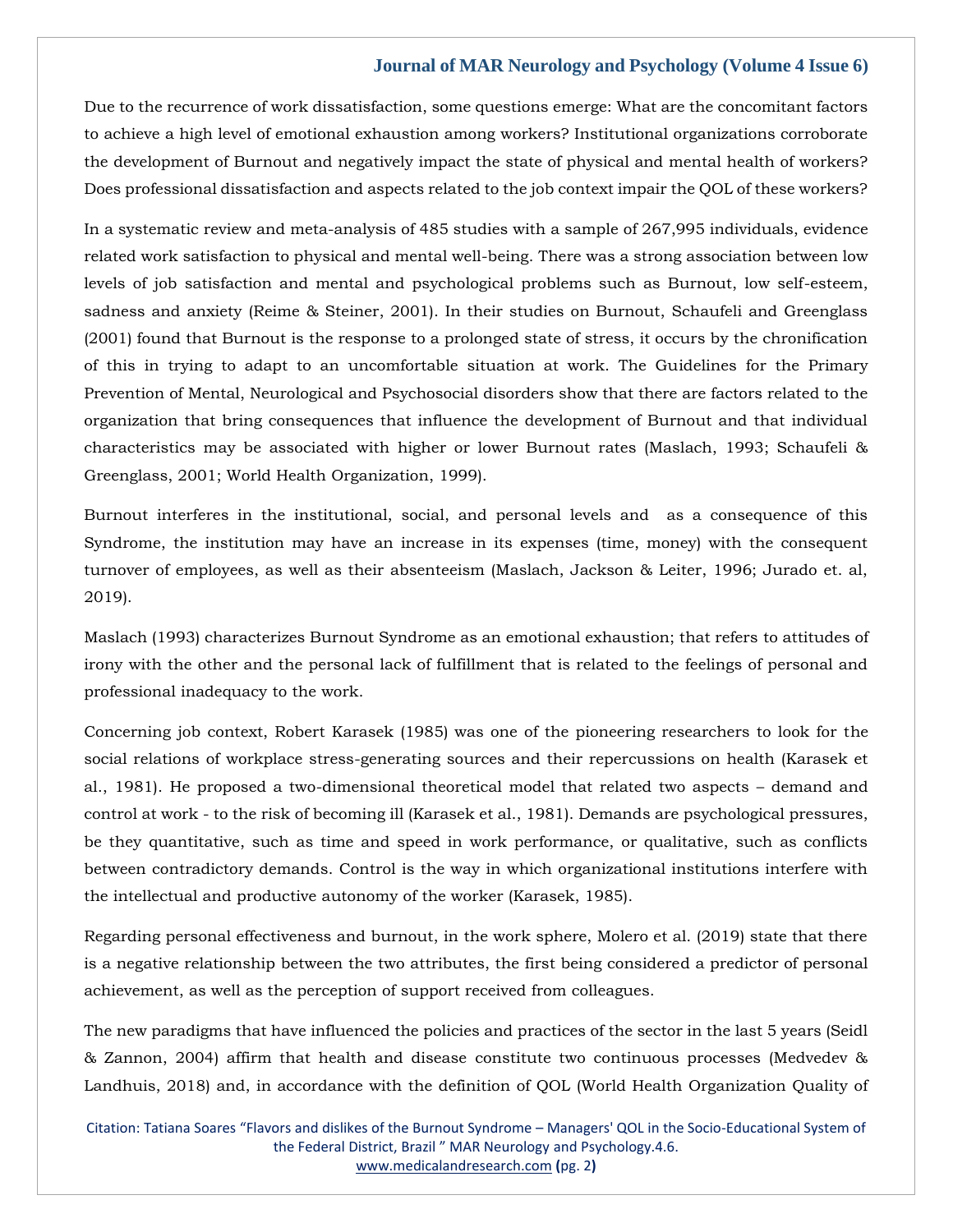Life assessment - the WHOQOL), can be understood as the perception of their position in life, in the context of the culture and value systems in which they live, and in relation to their goals, expectations, patterns and concerns (Seidl & Zannon, 2004, p.1405). For Kim, Lee, and Lee (2019), QOL is related to satisfaction with compassion and this plays a key role in mitigating the negative effects of the fatigue.

Research that correlates burnout, job context, and QOL to health programs evaluation in the government departments are still emerging (Older, 2005; Vidotti et al., 2019). Therefore, studies that address these themes in an associated way can provide support to managers to bring the possibility of drawing plans for the prevention of Burnout Syndrome and quality of life in the job context.

In this research, the first hypothesis is that the greater the institutional control and the lack of autonomy of the managers (Older, 2005), the more damage they will have in relation to the QOL (Seidl & Zannon, 2004) from the point of view of health and personal accomplishment in the work context (Baldonedo-Mosteiro et al., 2019; Karasek, 1985). The second hypothesis is that managers who occupy higher hierarchical positions having a greater number of attributions inherent to the respective position, the higher the chances of being affected in their state of health, especially health mental (Maslach, 1993; Schaufeli & Greenglass, 2001).

The objective of this research was to study the relationships between the managers' QOL and the factors preponderant to the development of Burnout Syndrome related to the work context in the socioeducational system of the Federal District, Brazil. The questions that motivated this research were: how is the health status of managers who work in the execution of socio-educational measures in the Federal District, Brazil? Are they tired; do they have Burnout? This study aims to contribute to the advancement of research on health processes of the managers of the Brazilian socio-educational system.

#### **Method**

## **Participants**

The study was performed in the socio-educational system of the Secretariat of State for Justice and Citizenship of the Federal District, Brazil with 208 managers that make up the organization chart of the structure of positions of the institution. About 180 managers counted with updated e-mails and had access to the invitation of participation of this research. Of these managers, 105 began to answer the questionnaires and 48 of them answered all the questions completely.

It is assumed that Brazilian cultural factors related to the devaluation of the social importance of participation in scientific research, considering prioritizing extra time to answer 103 items, are factors that may have corroborated to the fact that 57 participants did not participate in this research.

Citation: Tatiana Soares "Flavors and dislikes of the Burnout Syndrome – Managers' QOL in the Socio-Educational System of the Federal District, Brazil " MAR Neurology and Psychology.4.6. [www.medicalandresearch.com](http://www.medicalandresearch.com/) **(**pg. 3**)**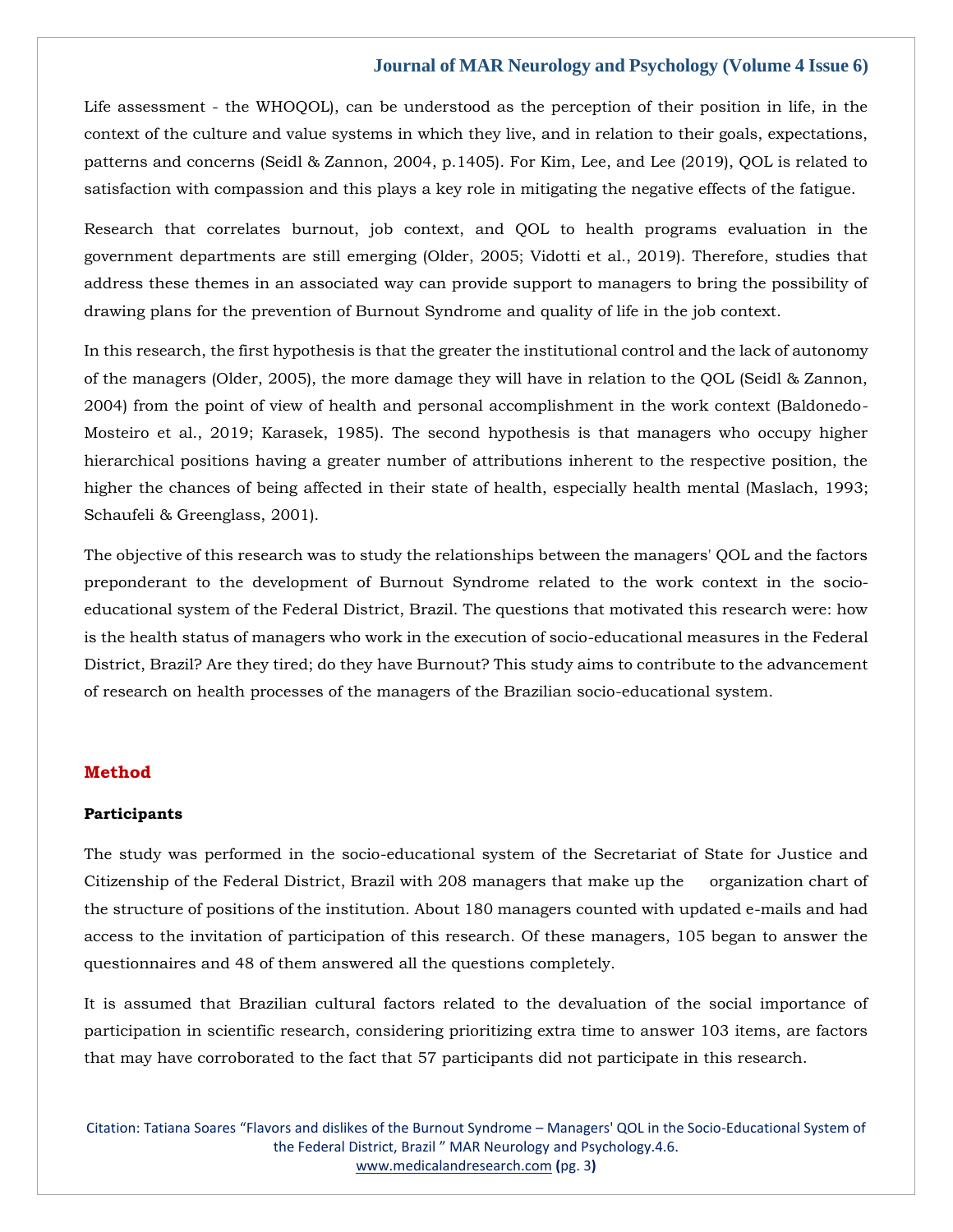## **Materials**

Three questionnaires (in Portuguese) were employed. Most measures consisted of items to be rated upon Likert scales.

According to Bowling and Brazier, (1995), the instrument used to evaluate the Brazilian managers' QOL was the Medical Outcomes Study SF-36 Health Survey. This questionnaire was translated and validated in Brazil, and it was adequate to the socioeconomic and cultural conditions of the Brazilian population (Telles & Pimenta, 2009).

The measures of the SF-36 refers to the physical component summery (PCS-36) and the mental component summery (MCS-36). After the first phase, the calculation of the Raw Scale should be performed, in which the value of the previous issues will be transformed into notes of eight health domains: functional capacity (α=0.86), limitations by physical aspects (α=0.90), bodily pain (α=0.83), general health ( $\alpha$ =0.88), vitality ( $\alpha$ =0.86), social aspects ( $\alpha$ =0.55), limitations by emotional aspects (α=0.83), and mental health (α=0.85). Reliabilities were satisfactory for all domains corresponding to SF-36, except for social aspects scale. These subscales evaluate the associated quality of life within a range of 0-100 points, with 0 point indicating poor and 100 points good quality of life. It is called a raw scale because the final value of these scales does not have any units of measure.

To verify the level of stress, the Maslach Burnout Inventory-Human Services Survey (MBI- HSS), presented in Maslach, Jackson & Leiter (1996) was chosen for being currently the most used worldwide, accounting for more than 90% of empirical research (Schaufeli & Greenglass, 2001). For decades it has undergone a process of validation in several countries, including Brazil, to gather variables that could obtain reliable data for scientific research. Each item of the MBI corresponds to one of the three dimensions of the Syndrome (Codo & Vasques, 1999), and for Emotional Exhaustion (EE;  $\alpha$  = .87) there are 9 items, for Depersonalization (DP;  $\alpha$  = .46) 5 items, and, for Low Personal Accomplishment (PA;  $\alpha$  = .84), 8 items. Each scale measures its own unique dimension of Burnout. Higher emotional exhaustion and depersonalization contribute to Burnout, while higher personal accomplishment reduces Burnout. Burnout Syndrome is considered if: Emotional Exhaustion percentile score is 90 or above, or the Depersonalization percentile score is 90 or above, or Personal Accomplishment score is 10 or less.

To analyze the organization of the work the Job Content Questionnaire (JCQ) was applied. To better adapt to the Brazilian context, a reduced version of the original questionnaire elaborated by Karasek & Theorell (1990) was used, containing 17 questions: 5 to assess the Demand (D;  $\alpha$  = .63), 6 to evaluate the Control (C;  $\alpha$  = .69), and 6 to Support Social (S;  $\alpha$  = .84).

Reliabilities were satisfactory for the JCQ and Burnout correlation, when the item D4 "Do you have enough time to do everything?" was removed (without D4: D;  $\alpha = .78$ ; C;  $\alpha = .76$ ; S;  $\alpha = .76$ ).

Citation: Tatiana Soares "Flavors and dislikes of the Burnout Syndrome – Managers' QOL in the Socio-Educational System of the Federal District, Brazil " MAR Neurology and Psychology.4.6. [www.medicalandresearch.com](http://www.medicalandresearch.com/) **(**pg. 4**)**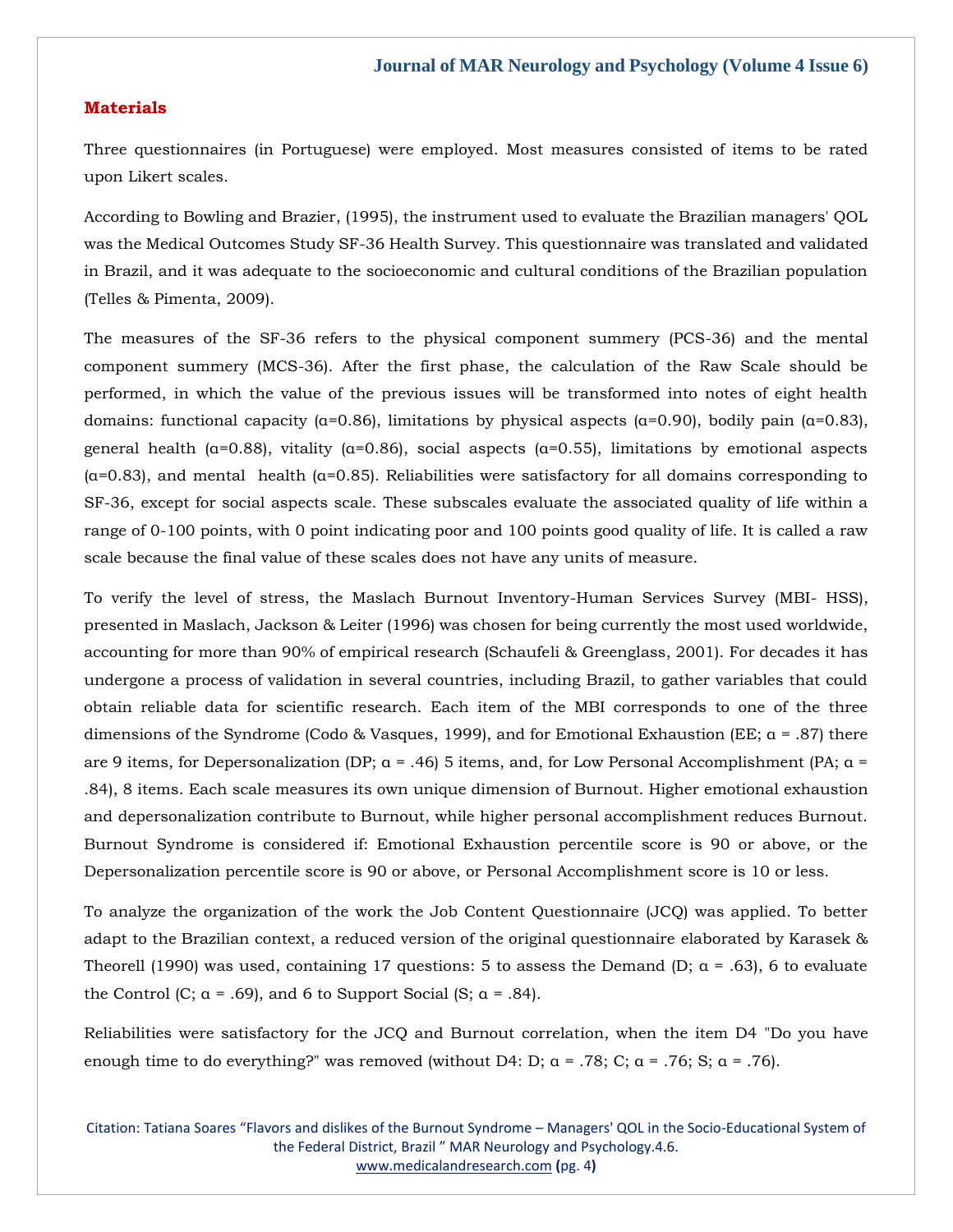For data analysis of this instrument, after describing the population, the indicators of control over work and psychological demand were constructed. For the construction of the demand and control indicators, the sum of the variables related to each of these indicators was considered. For dichotomization of control (low/high) and demand (low/high), a cut-off point was established on the average, as recommended by the Job Content Questionnaire User's Guide (Karasek, 1985).

#### **Search procedure and Eligibility criteria**

As a way of ensuring the anonymity and confidentiality of the participants, the Consent Form was sent, informing about the volunteer's risks, objectives, purposes and benefits of this study, also ensuring that the research team did not have access at any time to the identification of participants and there was no compensation or incentive to participate. The average time to fill all the instruments was approximately 40 minutes.

The invitation to participate in this research was sent by email from the Coordination of the socioeducational system of the Federal District, Brazil, in February and March 2019 to the occupants of positions in management through the Lime Survey online platform. The population was validated considering the representativity of the total number of respondents who filled out the research instruments. The data obtained from the questionnaires by the Lime Survey platform. In this research, there is no conflict of interest between the authors and the corresponding affiliated institutions.

#### **Data collection and Data analysis**

First, the different variables studied were subjected to correlational analysis. Then, multiple regression analysis was undertaken using variables found to be significant in the correlational analyses. After tracing the sociodemographic profile of the participants, descriptive analyzes (as mean and standard deviation obtained for each of the three factors) were also performed to test whether there was a significant difference in Burnout levels between the two groups and, for this comparison, the nonparametric test Wilcoxon-Mann-Whitney was used in Rstudio, version 1.3.1093 and Software R (R Core Team, 2020).

To analyze a possible linear trend between the Burnout, physical health (PCS), mental health (MCS) scales and the SF-36 scales, the Pearson correlation coefficient was verified. In order to confirm if the MBI-HSS and JCQ scales influenced the levels of physical and mental health, two models were adjusted, through regression analysis, in which the dependent variables were: PCS and MCS; and independents: MBI-EE, MBI-DP, MBI-PA, JCQ-D (Demand), JCQ-C (Control), JCQ-A (Support). These models were defined by the following equation:  $Y=\beta_0 + \beta_1 X_1+\beta_2 X_2+\cdots+\beta_n X_n+\epsilon$ 

Citation: Tatiana Soares "Flavors and dislikes of the Burnout Syndrome – Managers' QOL in the Socio-Educational System of the Federal District, Brazil " MAR Neurology and Psychology.4.6. [www.medicalandresearch.com](http://www.medicalandresearch.com/) **(**pg. 5**)**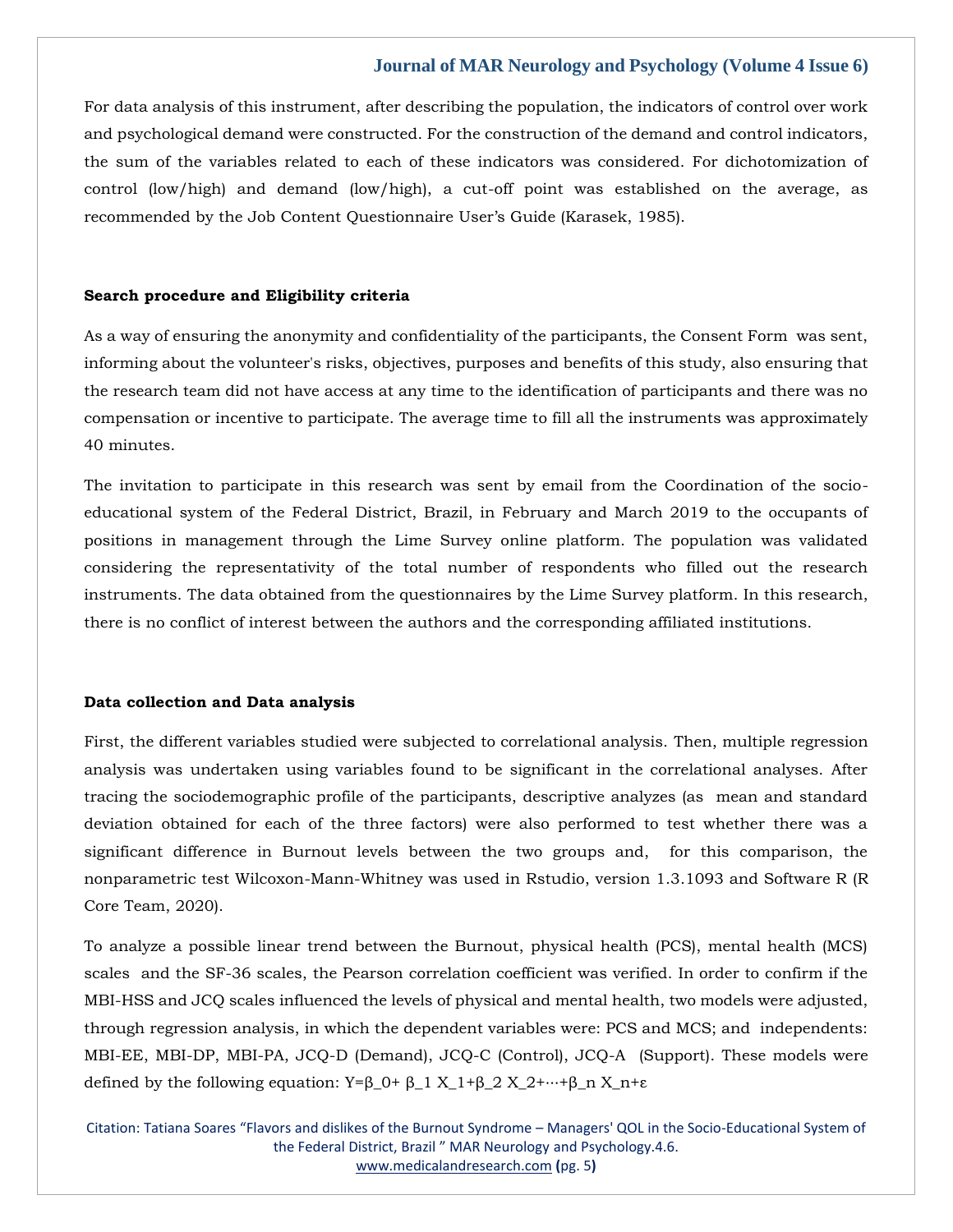In the equation, Y represents the dependent variable of one of the models (PCS or MCS), β 0 represents the intercept of the model,  $β_1$  is the effect of variable  $X_1$  on Y, the same for the other terms where n represents the total number of variables used in the model and ε represents the residuals,  $ε \sim N(\mu, σ \land 2)$ .

## **Results**

## **Profile of the managers**

Our sample is representative of the managers of the socio-educational system of the Federal District, Brazil regarding age  $\sqrt{x} = 39.39$ ; SD = 7.44), gender, mean age, age range, civil status, monthly income, time in the job position  $\sqrt{x} = 16.91$ ; SD = 21.60), diagnosis of chronic disease, emotional support  $\sqrt{x} =$ 1.41; SD = .49); and under psychotherapy  $\overline{(x} = 1.18;$  SD = .39). The research was divided into two groups. Group 1 (8 women; 4 men;  $\left[\begin{array}{cc} x \\ x \end{array}\right]$  \_age = 39 years; age range: 29-46 years; 9 singles and 3 in a relationship) refers to those of hierarchical positions of execution for coordination, planning, and management, being able to contemplate the functions of general coordinator; coordinator; boss; and director. The monthly income of 66% is about \$1,000 and \$1,200; and 33% is between \$1,300 and \$ 2,000. Half of them work in the respective function for a maximum of one year. The oldest is in the same position for 3 years. In health aspects, 75% (9 of 12) do not have diagnosis of chronic disease. Everyone claimed to have some emotional support to deal with problems in general; and one is undergoing psychotherapy.

Group 2 (24 women; 12 men;  $\mathbb{Z} \times \mathbb{Z}$  age = 39 years; age range: 28-59 years; 23 singles and 13 in a relationship) refers to the hierarchical positions of operational execution for management and advisory, being able to contemplate the functions of deputy director; manager; assessor; school's assessor; boss under on-call schedule; and supervisor. Around 61% has a monthly income between \$ 400 and \$ 1,300; and 39% above \$ 1,500. Half of them have a maximum of 1 year in commissioned service and the oldest one has been working for seven years. About 36% has at least one chronic illness; one participant claimed to have no emotional help to deal with the problems; and 22% (8 of 36) are in psychotherapeutic process.

According to Table 3, both groups, 14 of 48 participants were diagnosed with Burnout Syndrome and 78% (11 of 14) their had low personal accomplishment. Table 4 shows to these Groups, 71% (34 of 48) respondents had a high rate of emotional exhaustion (EE); 38% (18 of 48) low personal accomplishment (PA); and 71% (34 of 48) low level of depersonalization (DP).

#### **Burnout levels between these two groups**

Regarding Burnout levels (n = 48), there are no significant differences (p > .01) between the MBI measures for Group 1(n = 12;  $\[\mathbf{x}\]$  (MBI-EE)= 43.00; SD = 26.74;  $\[\mathbf{x}\]$  (MBI-DP) = 53.17; SD =

Citation: Tatiana Soares "Flavors and dislikes of the Burnout Syndrome – Managers' QOL in the Socio-Educational System of the Federal District, Brazil " MAR Neurology and Psychology.4.6. [www.medicalandresearch.com](http://www.medicalandresearch.com/) **(**pg. 6**)**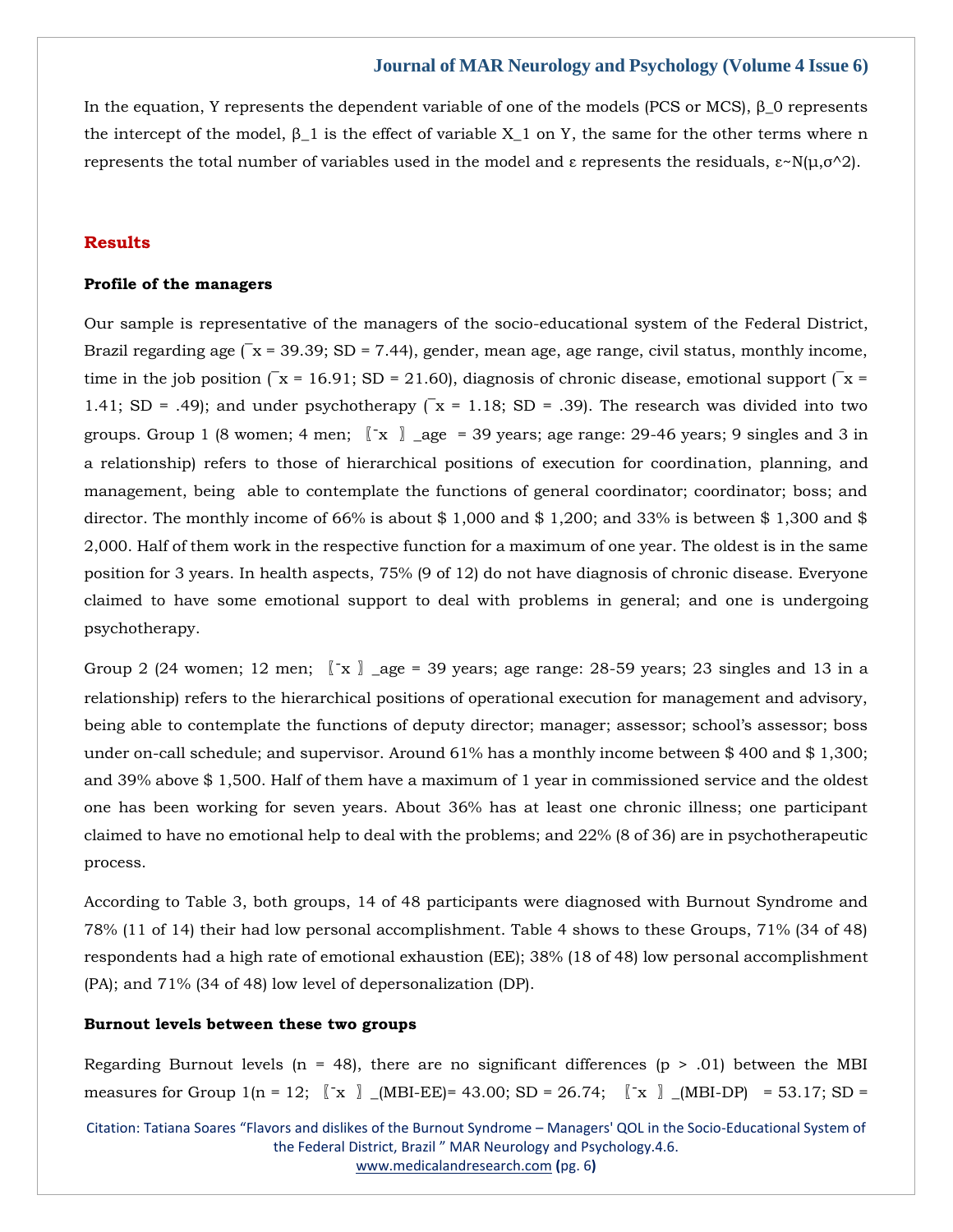26.80;  $\begin{bmatrix} x \\ y \end{bmatrix}$  (MBI-PA) = 53.25; SD = 19.94) and Group 2 (n = 36;  $\begin{bmatrix} x \\ y \end{bmatrix}$  (MBI-EE)= 50.83; SD = 31.06;  $\begin{bmatrix} x \\ y \end{bmatrix}$  (MBI-DP) = 44.72; SD = 31.65;  $\begin{bmatrix} x \\ x \end{bmatrix}$  (MBI-PA) = 46.06; SD = 31.98) as shown in Table 1.

**Table 1:** Burnout for two groups of hierarchical positions, comparing applying Wilcoxon-Mann-Whitney

|         | Group 1                  |            |                | Group 2 |                  |  |  |  |
|---------|--------------------------|------------|----------------|---------|------------------|--|--|--|
| Measure |                          | $(n = 12)$ | $(n = 36)$     |         |                  |  |  |  |
|         | $\overline{\mathcal{X}}$ | <i>SD</i>  | $\overline{x}$ | SD      | $\boldsymbol{p}$ |  |  |  |
| MBI-EE  | 43.00                    | 26.74      | 50.83          | 31.06   | .475             |  |  |  |
| MBI-DP  | 53.17                    | 26.80      | 44.72          | 31.65   | .416             |  |  |  |
| MBI-PA  | 53.25                    | 19.94      | 46.06          | 31.98   | .424             |  |  |  |

Do not have significant differences ( $p > .01$ ) between the MBI scales for the Group 1 and Group 2. MBI- EE. MBI Emotional Exhaustion. MBI-DP. MBI Depersonalization. MBI-PA. MBI Personal Accomplishment.

#### **Burnout levels and JCQ scales between these two groups**

Comparing these two groups (n = 48), there was no significant difference (p  $> 0.1$ ): with Burnout Syndrome  $\begin{bmatrix} x \\ x \end{bmatrix}$   $\begin{bmatrix} JCQ-D \end{bmatrix} = 6.85; \begin{bmatrix} x \\ x \end{bmatrix}$   $\begin{bmatrix} JCQ-C \end{bmatrix} = 9.92; \begin{bmatrix} x \\ x \end{bmatrix}$   $\begin{bmatrix} JCQ-A \end{bmatrix} = 11.14;$  and those diagnosed without the Syndrome ( $\begin{bmatrix} \begin{bmatrix} x \\ y \end{bmatrix}$   $\begin{bmatrix} JCQ-D \end{bmatrix} = 6.35; \begin{bmatrix} x \\ x \end{bmatrix}$   $\begin{bmatrix} JCQ-C \end{bmatrix} = 8.15; \begin{bmatrix} \begin{bmatrix} x \\ y \end{bmatrix}$   $\begin{bmatrix} JCQ-A \end{bmatrix} =$ 10.14; p>.01).

## **Correlation between scales**

It was observed the correlations between the MBI-HSS, JCQ, SF-36, mental health (MCS) and physical health (PCS) scales. It is emphasized that the MCS and PCS refer to the SF-36 subscales. The correlation between MBI-EE and MBI-DP was relatively moderate  $(r = .555; p < .01)$ , indicating an increasing linear trend between these two scales, in the other words, the greater the emotional exhaustion (MBI-EE), the relationships with the work team will be more affected (MBI-DP). Another important correlation was between functional capacity (PFz) and PCS ( $r=0.906$ ;  $p < .01$ ), that is, the lower the functional capacity, the greater the damage to health in physical aspects. The correlations between MCS and MBI-EE ( $r = -$ 0.528; p <.01), PCS and MBI-EE (r = -0.510; p < .01), MCS and JCQ-C (r = -0.548; p < .01), presented an inverse correlation, for example, the higher the institution's level of control over worker autonomy (JCQ-C) the lower the level of mental health (MCS), confirming the first hypothesis of this study, as showed the correlation pairs in Table 5.

Citation: Tatiana Soares "Flavors and dislikes of the Burnout Syndrome – Managers' QOL in the Socio-Educational System of the Federal District, Brazil " MAR Neurology and Psychology.4.6. [www.medicalandresearch.com](http://www.medicalandresearch.com/) **(**pg. 7**)**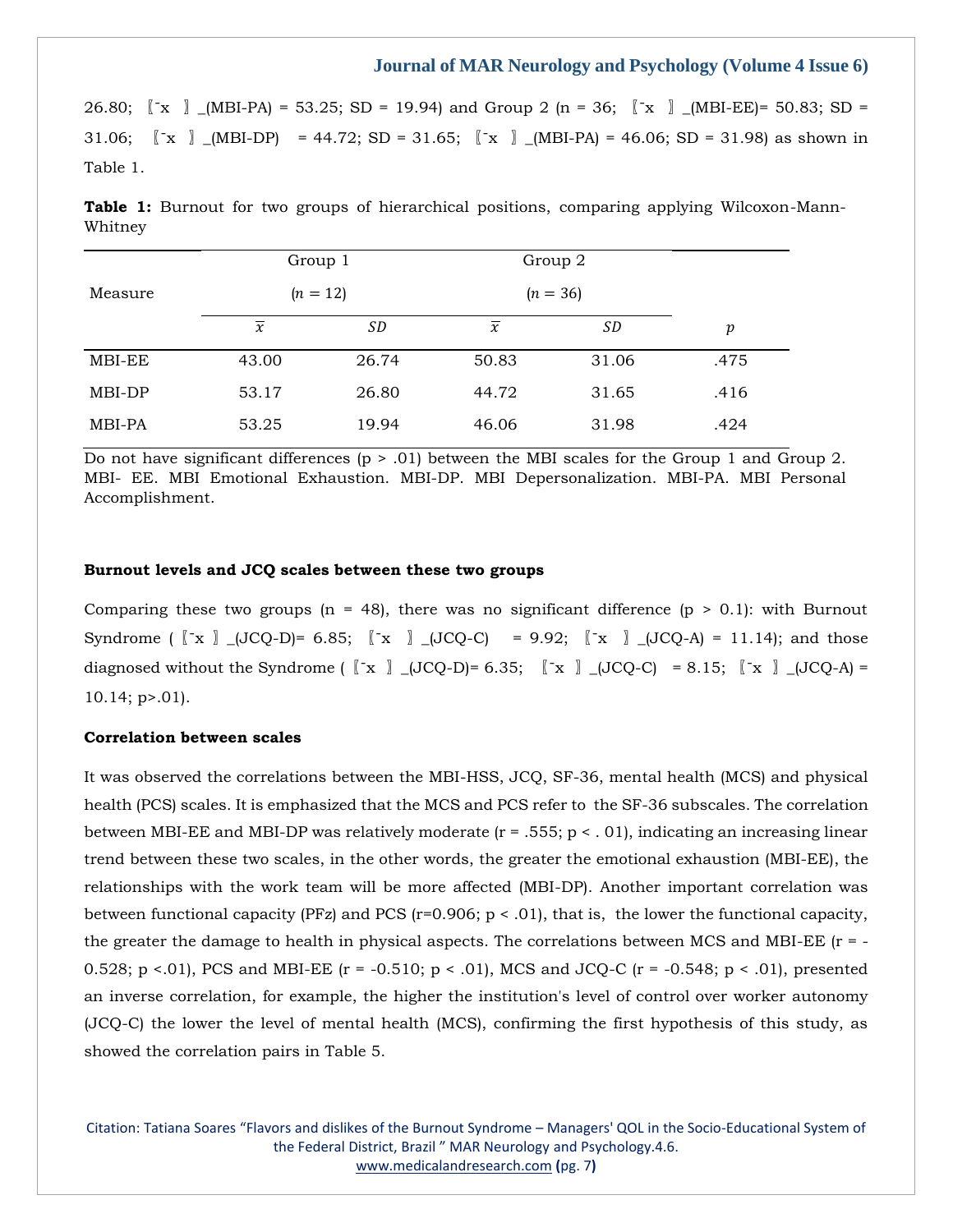| Degree   | MBI-EE     | MBI-PA      | MBI-DP    |
|----------|------------|-------------|-----------|
| Low      | 19% (9)    | $38\%$ (18) | 71% (34)  |
| Moderate | $10\%$ (5) | $12\%$ (6)  | $0\%$ (0) |
| High     | 71% (34)   | 50% (24)    | 29% (14)  |

**Table 2** Degree of each MBI-HSS scale of the participants (n = 48)

 MBI-EE. MBI Emotional Exhaustion. MBI-PA. Personal Accomplishment. MBI-DP. MBI Depersonalization.

**Table 3** Degree of each MBI-HSS scale of the participants diagnosed with Burnout Syndrome (n = 14)

| Degree   | MBI-EE    | MBI-PA     | MBI-DP     |  |
|----------|-----------|------------|------------|--|
| Low      | $7\%$ (1) | 79% (11)   | $43\%$ (6) |  |
| Moderate | $7\%$ (1) | $7\%$ (1)  | $0\%$ (0)  |  |
| High     | 86% (12)  | $14\%$ (2) | $57\%$ (8) |  |

 MBI-EE. MBI Emotional Exhaustion. MBI-PA. Personal Accomplishment. MBI-DP. MBI Depersonalization.

|  | <b>Table 4</b> Pearson Correlation between the scales, using the total sample $(n = 48)$ |  |  |  |  |
|--|------------------------------------------------------------------------------------------|--|--|--|--|
|  |                                                                                          |  |  |  |  |

| Variable   | MBI-EE  | MBI-DP  | MBI-PA | JCQ-D  | JCQ-C   | JCQ-A    |
|------------|---------|---------|--------|--------|---------|----------|
| PFz        | $-.49*$ | $-.38*$ | .23    | .17    | $-.08$  | $-0,08$  |
| <b>RPz</b> | $-.57*$ | $-.15$  | .02    | $.37*$ | .05     | $-0,21$  |
| <b>BPz</b> | $-.63*$ | $-.37*$ | .13    | $.42*$ | $-.13$  | $-0,36*$ |
| GHz        | $-.47*$ | $-.36*$ | $.37*$ | $.30*$ | $-.28$  | $-0,28$  |
| <b>VTz</b> | $-.75*$ | $-.50*$ | $.42*$ | .23    | $-.37*$ | $-0,47*$ |
| <b>SFz</b> | $-.57*$ | $-.28*$ | $.31*$ | .16    | $-.35*$ | $-0,25$  |
| <b>REz</b> | $-.56*$ | $-.19$  | $.31*$ | .24    | $-.19$  | $-0.35*$ |
| MHz        | $-.58*$ | $-.31*$ | $.54*$ | .07    | $-.60*$ | $-0.34*$ |
| <b>PCS</b> | $-.50*$ | $-.35*$ | .10    | $.37*$ | .03     | $-0,16$  |
| <b>MCS</b> | $-.53*$ | $-.25$  | $.49*$ | .06    | $-.55*$ | $-0,38*$ |

\*p<.01. MBI-EE. MBI Emotional Exhaustion. MBI-PA. Personal Accomplishment. MBI-DP. MBI Depersonalization. JCQ-D. Demand. JCQ-C. Control. JCQ-A. Support. PFz. Functional Capacity.

Citation: Tatiana Soares "Flavors and dislikes of the Burnout Syndrome – Managers' QOL in the Socio-Educational System of the Federal District, Brazil " MAR Neurology and Psychology.4.6. [www.medicalandresearch.com](http://www.medicalandresearch.com/) **(**pg. 8**)**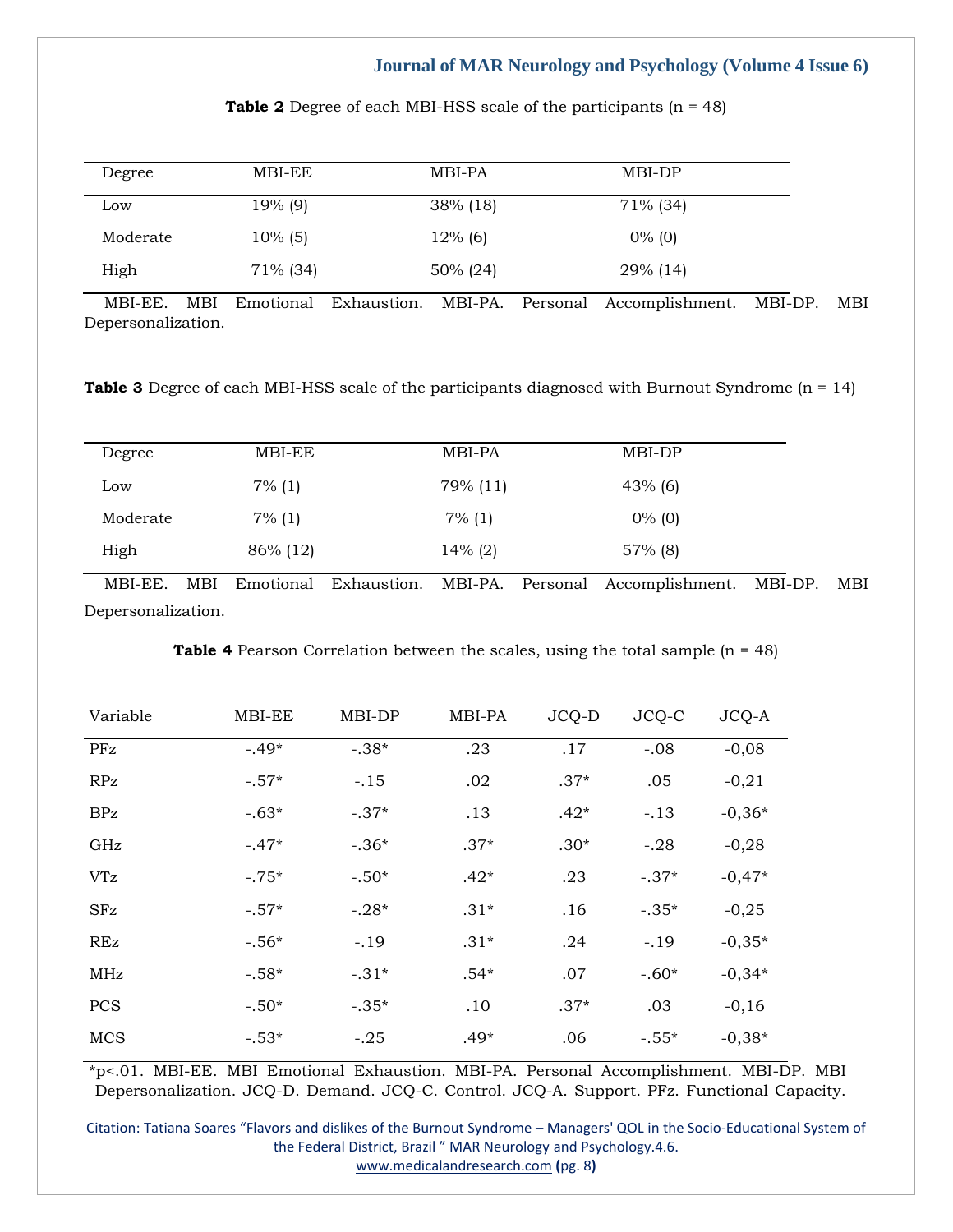RPz. Limitations by Physical Aspects. BPz. Bodily Pain. GHz. General Health. VTz. Vitality. SFz. Social Functioning. RFz. Limitations by Emotional Aspects. MHz. Mental Health. MCS. Mental Component Summery. PCS. Physical Component Summery.

|             |                                                                                                                      |         |  |  |  | PFz RPz BPz GHz VTz SFz REz MHz PCS MCS EE | DP                                                                                                              | D                                                                                                                               | C       | PA JCQ- JCQ- JCQ-A |
|-------------|----------------------------------------------------------------------------------------------------------------------|---------|--|--|--|--------------------------------------------|-----------------------------------------------------------------------------------------------------------------|---------------------------------------------------------------------------------------------------------------------------------|---------|--------------------|
| <b>PFz</b>  |                                                                                                                      |         |  |  |  |                                            | 1.00 .32* .53* .72* .41* .13 .26 .91* .00 .49* .38* .23                                                         | .17                                                                                                                             | $-.08$  | $-.08$             |
| RPz         |                                                                                                                      |         |  |  |  |                                            | .02. 15. - *57. - *37. *47. *36. *49. *49. *49. 57. 16. *56. 100. *32.                                          | .37                                                                                                                             | .05     | $-21$              |
| <b>BPz</b>  |                                                                                                                      |         |  |  |  |                                            | $.53^*$ .56* $1.00$ .61* .59* .59* .48* .45* .71* .53* .63* .37* .53.                                           | .42                                                                                                                             | $-.13$  | $-36$              |
| GHz         |                                                                                                                      |         |  |  |  |                                            | 37* 36. -*47* - 25. *78* .88. *18. *47* -18. *07. 01. *17. *07.                                                 | .30                                                                                                                             | $-.28$  | $-28$              |
| ${\rm VTz}$ |                                                                                                                      |         |  |  |  |                                            | .42* .50* .50* .73* .40* .73* .46* .73* .46* .75* .50* .57* .59* .57* .47*                                      | .23                                                                                                                             | $-.37*$ | $-0.47$            |
| <b>SFz</b>  |                                                                                                                      |         |  |  |  |                                            | .41* .49* .57* .57* .57* .43* .58* .43* .57* .49* .49* .49* .49* .49*                                           | .16                                                                                                                             | $-.35*$ | $-.25$             |
| <b>REz</b>  |                                                                                                                      |         |  |  |  |                                            | $.13$ .62* .48* .18. $.62*$ .47* 1.00. $.65*$ .12. 78* .56* .19. 13.                                            | .24                                                                                                                             | $-.19$  | $-0.35$            |
| MHz         |                                                                                                                      |         |  |  |  |                                            |                                                                                                                 | .07                                                                                                                             | $-.60*$ | $-34$              |
| <b>PCS</b>  |                                                                                                                      |         |  |  |  |                                            | .91. *35.- *50. - 08. - 1.00. 1.00. 11. *43. *46. *78. *71. *91. *91.                                           | .37                                                                                                                             | .03     | $-16$              |
| <b>MCS</b>  |                                                                                                                      |         |  |  |  |                                            | $-0.01$ .37* .35* .25 .71* .57* .78* .93* -08 1.00 -.53* -.25 .49*                                              | .06                                                                                                                             | $-.55*$ | $-38$              |
| EE          |                                                                                                                      |         |  |  |  |                                            | $-0.49* -0.57* -0.63* -0.47* -0.75* -0.57* -0.56* -0.58* -0.51* -0.53* 1.00$                                    |                                                                                                                                 | $.30*$  | ,51                |
| DP          | $-0.38$ * $-0.15$ $-0.37$ * $-0.50$ * $-0.28$ * $-0.19$ $-0.31$ * $-0.35$ * $-0.25$ $-0.56$ * $1.00$ $-0.15$ $-0.23$ |         |  |  |  |                                            |                                                                                                                 |                                                                                                                                 | $.35*$  | ,48                |
| PA          |                                                                                                                      | .23 .01 |  |  |  |                                            |                                                                                                                 | .13. - 1.00. -26. -27. -49. 10. *54. -27. *31. *31. *42. 54. .13. .13.                                                          | $-.55*$ | $-24$              |
| JCQ-<br>D   |                                                                                                                      |         |  |  |  |                                            |                                                                                                                 | .18 .37* .42* .31* .24 .07 .37* .06 .47* -.23 .26 .00                                                                           | .21     | $-34$              |
| JCQ-        |                                                                                                                      |         |  |  |  |                                            | $-0.08$ $0.05$ $-0.13$ $-0.28$ $-0.37$ * $-0.35$ * $-0.19$ $-0.60$ * $0.03$ $-0.55$ * $0.35$ * $-0.55$ * $0.21$ |                                                                                                                                 | 1.00    | ,30                |
| JCQ-<br>A   |                                                                                                                      |         |  |  |  |                                            |                                                                                                                 | $-0.08$ $-0.21$ $-0.36$ $-0.28$ $-0.47$ $-0.25$ $-0.35$ $-0.34$ $-0.16$ $-0.38$ $-0.51$ $-0.48$ $-0.23$ $-0.34$ $-0.30$ $-0.30$ |         | 1.00               |

**Table 5** Pearson Correlation between the scales, using the total sample (n = 48)

 $*$   $p < .01$ . EE. MBI Emotional Exhaustion. PA. Personal Accomplishment. DP. MBI Depersonalization. JCQ-D. Demand. JCQ-C. Control. JCQ-A. Support. PFz. Functional Capacity. RPz. Limitations by Physical Aspects. BPz. Bodily Pain. GHz. General Health. VTz. Vitality. SFz. Social Functioning. RFz. Limitations by Emotional Aspects. MHz. Mental Health. MCS. Mental Component Summery. PCS. Physical Component Summery.

## **Regression Analysis**

Citation: Tatiana Soares "Flavors and dislikes of the Burnout Syndrome – Managers' QOL in the Socio-Educational System of the Federal District, Brazil " MAR Neurology and Psychology.4.6. [www.medicalandresearch.com](http://www.medicalandresearch.com/) **(**pg. 9**)** The physical (PCS) and mental (MCS) health levels presented expressive correlations ( $p < .01$ ) and to verify these possible linear trends, the Regression Analysis was used. The only variable that significantly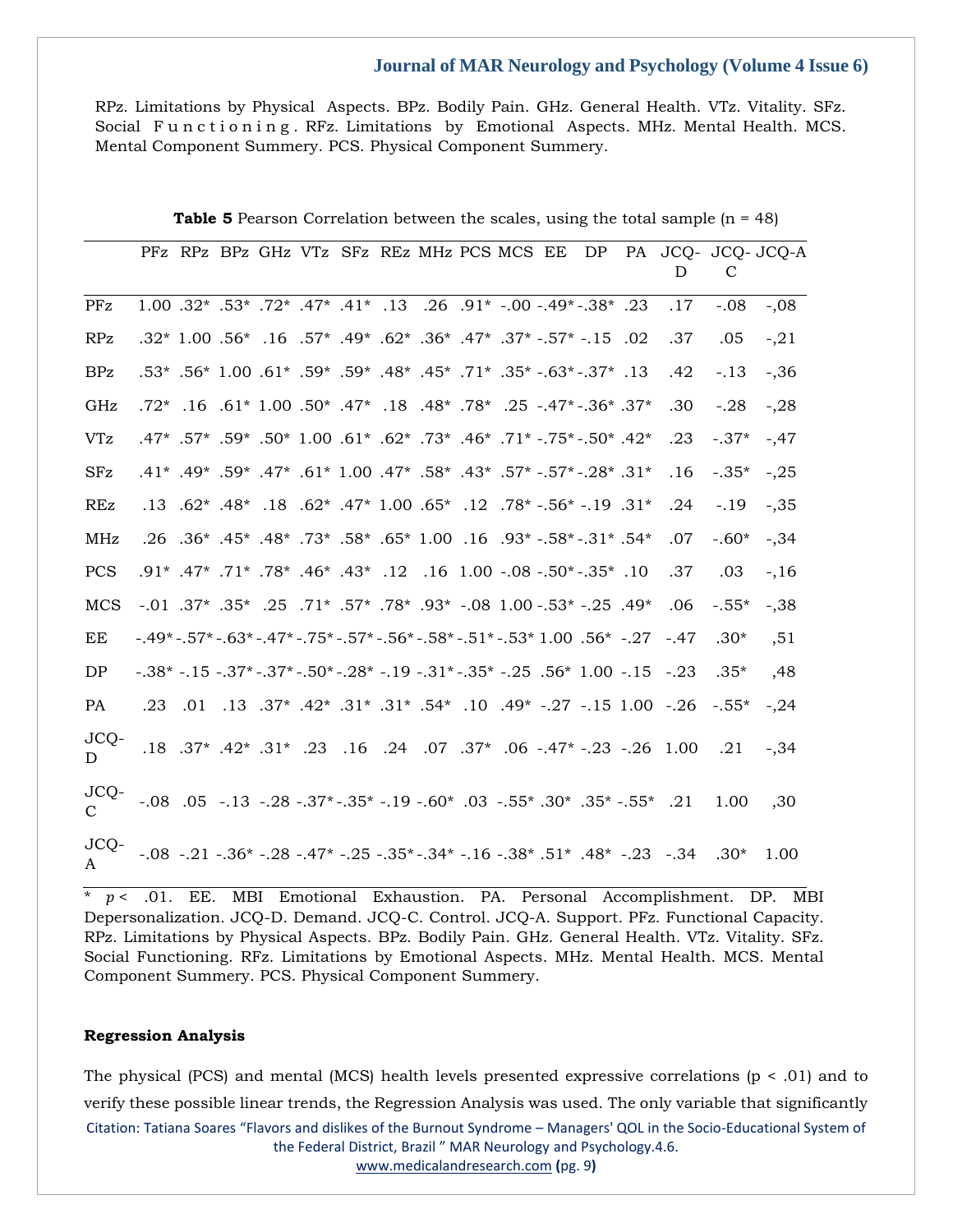influenced the level of physical health (PCS) was the MBI-EE scale, referring to emotional exhaustion (β  $\approx$  -0.37; p < .05). The negative estimate corroborates the assumption that the two scales (PCS and MBI-EE) are inversely proportional, as evidenced in Table 6. Each decrease of .37 points in the MBI-EE scale, the level of physical health is increased by one. The other variables used in this model were: MBI-DP (β  $^{\circ}$  = -0.10; p = .49), JCQ-D (β  $\dot{=}$  0.17; p = .24), that is, non-significant variables and the R^2 for this model was .289.

Regarding the level of mental health (MCS), MBI-EE ( $\beta$  = -0.35; p < .05) and JCQ-C ( $\beta$  = -0.30; p < .05) were significant and their estimates were negative, revealing the inversely proportional trend, as evidenced in Table 7. That is, with each decrease of .30 points in the level of control of the institution under the worker's autonomy (JCQ-C), mental health has its level increased by one unit, ratifying the first hypothesis of this research. Other variables used in this model were: MBI-PA (β  $\approx$  0.22; p = .11), JCQ-A ( $\beta$  = -.06; p = .66), that is, non-significant variables and the R^2 for this model was .479.

| <b>Table 6</b> Regression analysis using PCS as dependent variable (N= 48, $R^2 = 0.289$ ) |  |
|--------------------------------------------------------------------------------------------|--|
|                                                                                            |  |
|                                                                                            |  |

| Variable  |         | Std. Error | b       | Std. Error | $t_{(44)}$ | p    |  |
|-----------|---------|------------|---------|------------|------------|------|--|
| Intercept |         |            | 33.40   | 1.85       | 18.03      | 501  |  |
| MBI-EE    | $-0.37$ | 0.16       | $-0.04$ | 0.01       | $-2.20$    | 0.03 |  |
| MBI-DP    | $-0.10$ | 0.15       | $-0.02$ | 0.03       | $-0.68$    | 0.49 |  |
| JCQ-D     | 0.17    | 0.14       | 0.08    | 0.06       | 1.18       | 0.24 |  |

MBI- EE. MBI Emotional Exhaustion. MBI-DP. MBI Depersonalization. JCQ-D. JCQ Demand.

|  |  |  |  |  |  | <b>Table 7</b> Regression analysis using MCS as dependent variable ( $n = 48$ , $R^2 = 0.479$ ) |
|--|--|--|--|--|--|-------------------------------------------------------------------------------------------------|
|--|--|--|--|--|--|-------------------------------------------------------------------------------------------------|

| Variable  | ĥ       | Std. Error | b       | Std. Error | $t_{(43)}$ | p         |
|-----------|---------|------------|---------|------------|------------|-----------|
| Intercept |         |            | 26.65   | 1.58       | 16.80      | $15 - 01$ |
|           |         |            |         |            |            |           |
| MBI-EE    | $-0.35$ | 0.13       | $-0.03$ | 0.01       | $-2.67$    | 0.01      |
| MBI-PA    | 0.22    | 0.13       | 0.03    | 0.01       | 1.63       | 0.11      |
| JCQ-C     | $-0.30$ | 0.13       | $-0.13$ | 0.05       | $-2.23$    | 0.03      |
| JCQ-A     | $-0.06$ | 0.13       | $-0.02$ | 0.04       | $-0.44$    | 0.66      |

MBI- EE. MBI Emotional Exhaustion. MBI-DP. MBI-PA. MBI Personal Accomplishment. JCQ-C. JCQ Control. JCQ-A. JCQ Support

Citation: Tatiana Soares "Flavors and dislikes of the Burnout Syndrome – Managers' QOL in the Socio-Educational System of the Federal District, Brazil " MAR Neurology and Psychology.4.6. [www.medicalandresearch.com](http://www.medicalandresearch.com/) **(**pg. 10**)**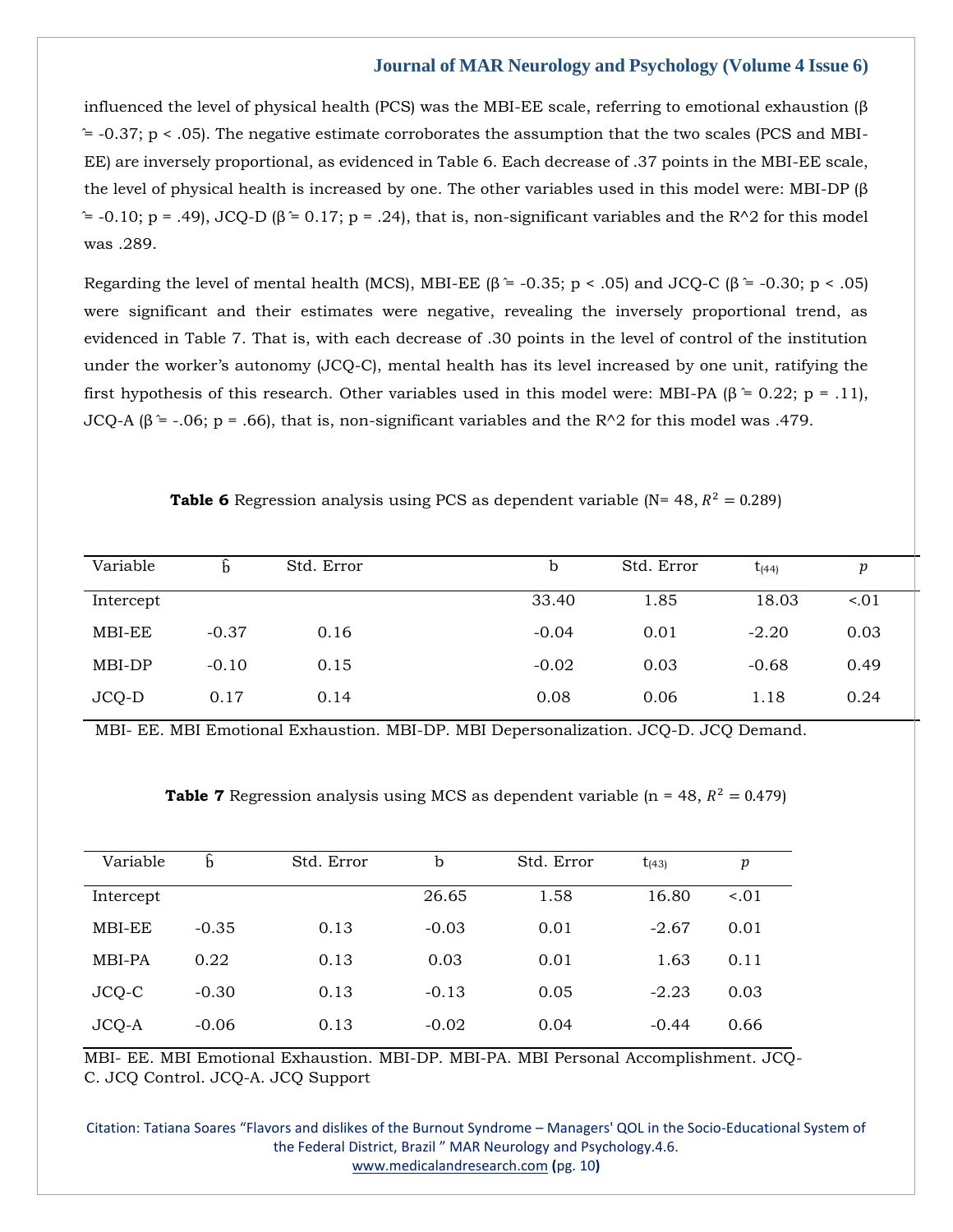## **Discussion**

This research was the first attempt in exploring the relationship between managers' QOL, Burnout Syndrome and job context in the socio-educational system of the Federal District, Brazil. According to the results, the importance of considering QOL planning for public service workers is highlighted, especially for managers of the Brazilian socio-educational system, reviewing working conditions and institutional culture. The high complexity of the functions, the responsibility in the performance of the tasks, emotional exhaustion, lack of material resources and precarious work conditions are linked to the Brazilian socio-educational reality.

According to previous studies, the job demands-control model researched by Karasek et al. (1981) confirmed the first hypothesis of this study, whose the control (JCQ-C) hinders the autonomy and decision-making of managers, decreasing their mental health level (MCS). In relation to mental health level (MCS), MBI-EE and JCQ-A were significant and similarly to the previous model, their estimates were also negative, revealing the inversely proportional trend. That is, with each decrease of .3038 points in the level of control of the institution under the worker's autonomy (JCQ-C), mental health has its level increased by one unit, thus, ratifying the first hypothesis of this research.

The second hypothesis was not confirmed due to the fact that, despite the different hierarchical levels and complexities of management functions, the results of the correlations between Burnout (MBI), QOL (SF-36) and job context (JCQ) were similar regardless of the position occupied.

From the point of view of Burnout, this research may rely on previous findings, whose Schaufeli & Greenglass (2001) found that highest rates of Burnout also are correlated to the work and the institution characteristics. The following characteristics about work are part of the reality of managers in the socioeducational system of the Federal District, Brazil: overload; excessive amount of demands, whose pressure at work mainly results in the appearance of emotional exhaustion (the MBI-EE was the main factor related to the development of Burnout in this study); working by night shifts (Group 2 on-call managers occupy a considerable part of the organizational chart); poor organizational support; functional conflicts and function ambiguity (it is noteworthy that workers don't have professional training to perform the tasks of their functions).

Consistent with previous studies, Schaufeli & Greenglass (2001) described characteristics of the institution that reinforce the Burnout development. In the socio- educational system of the Federal District, Brazil can be observed: bureaucracy (excess and changing of rules in short periods of time), preventing autonomy, creative participation and decision-making; activities that require a lot of time and energy from the team, for example, time spent filling out forms, reports, attending administrative meetings; lack of autonomy, preventing freedom of professional activity and independence in decision-

Citation: Tatiana Soares "Flavors and dislikes of the Burnout Syndrome – Managers' QOL in the Socio-Educational System of the Federal District, Brazil " MAR Neurology and Psychology.4.6. [www.medicalandresearch.com](http://www.medicalandresearch.com/) **(**pg. 11**)**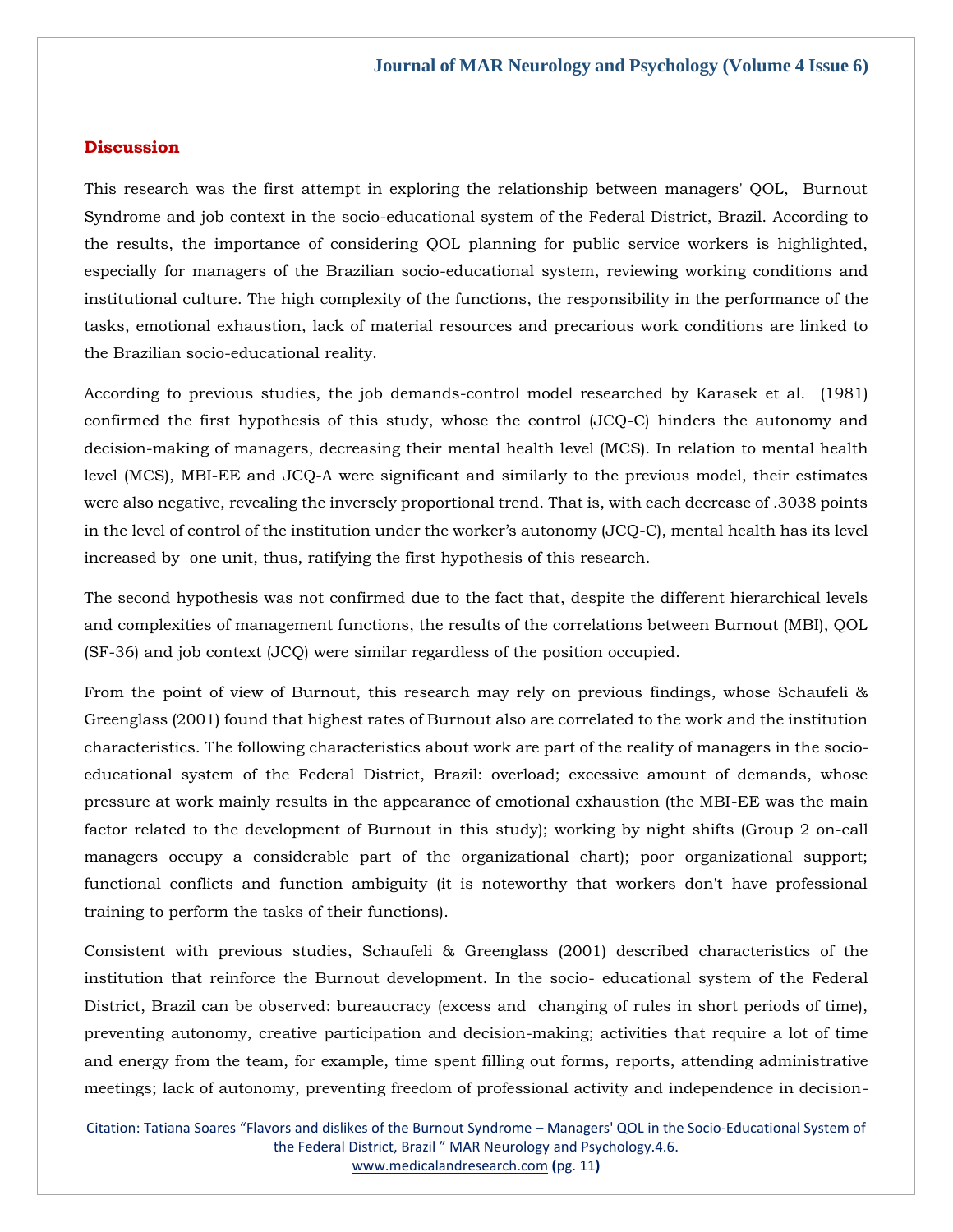making, without the need for consultation or from the hierarchical superior; inefficient communication; the physical environment that involves risk, including heat, cold, excessive noise or insufficient lighting, poor hygiene, high toxic risk (these conditions are experienced daily by the heads who occupy the manager positions; evaluator; school evaluator; boss under a regime of shift belonging to Group 2).

The results also answered the questions of this research, in fact, the factors concomitant to the achievement of a high level of emotional exhaustion among managers of this socio-educational system are evidenced mainly from the correlations with depersonalization, low level of mental health and high control of the institution. It makes sense to say that institution supports the development of Burnout and negatively impacts the state of physical and mental health of workers, due to the characteristics correlated with Burnout. The lower the level of control of the institution under the autonomy of the managers, the higher the level of mental health (also according to the first hypothesis of this research). In addition, dissatisfaction with personal accomplishment and aspects related to the work context affect the QOL of these managers.

According to Bowling & Brazier (1995), Maslasch (1993), Karasek & Theorell (1990), the aspects related to the precariousness of structural conditions in the work context generally cause overload and emotional exhaustion. The results presented in this research support and show that, in general, these factors (emotional exhaustion linked to low levels of mental health, lack of personal accomplishment, poor work conditions) need to be "made visible" to expand the possibilities of a healthy QOL in the context of work.

Thus, to provoke a proactive attitude on the part of the institution, regarding the health of the manager, the "quality of life photograph" from a health point of view is paramount, as the benefits are greater when trying to avoid it. A certain dysfunction hinders the functioning of the institution.

From this perspective, this study may provide subsidies for the implementation of a public health program for professionals who work in government entities, especially those who perform care-related tasks with high levels of complexity in terms of psychological, emotional, and work overload. It is possible to consider this research has a great challenge to collaborate, through the identification of personal and professional awareness of the context, so that the managers can develop skills such as flexibility, protagonism, high self-esteem to make choices about how to perform tasks, set limits, and deal with socio-professional relationships to prioritize their own health, including their QOL.

In this research, some limitations such as the absence of personality variables and translation of measures should be considered prudent. Thus, for future research, it is recommended to analyze the correlation between the personality types of managers and factors to describe individual Burnout rates, as well the correlation of the specific features and details of the tasks for the respective functions shown in Groups 1 and 2. It may provide more support to emphasizes the specifics of the second hypothesis of this study.

Citation: Tatiana Soares "Flavors and dislikes of the Burnout Syndrome – Managers' QOL in the Socio-Educational System of the Federal District, Brazil " MAR Neurology and Psychology.4.6. [www.medicalandresearch.com](http://www.medicalandresearch.com/) **(**pg. 12**)**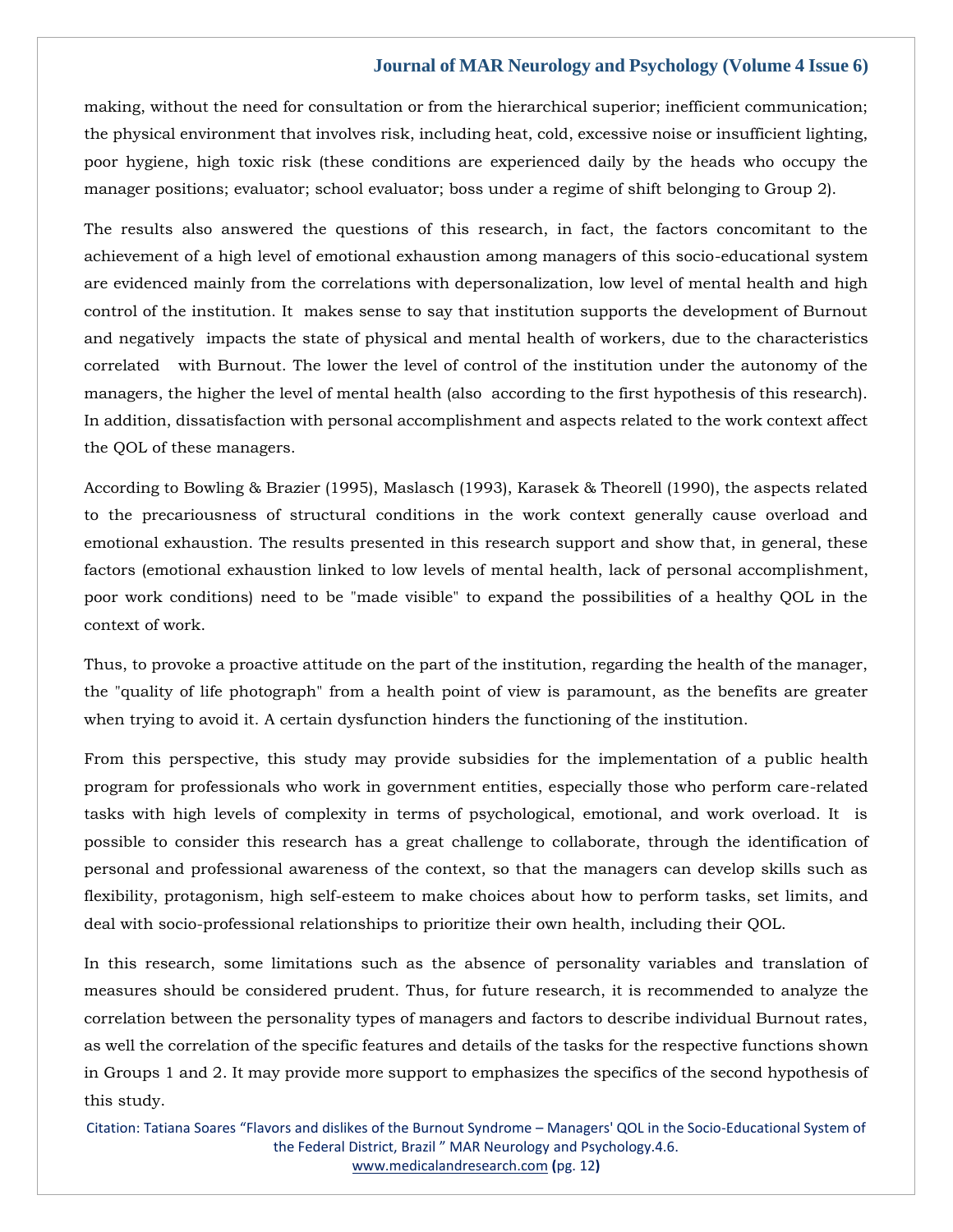## **Conclusions**

The aim of this study was to verify the relationship between the managers' QOL and the levels of development of Burnout Syndrome related to the work context in the socio-educational system of Federal District, Brazil. The findings that emphasize a high level of emotional exhaustion among managers of this socio-educational system, a low level of mental health and high organizational control indicate the need for government agencies to establish assessments related to institutional characteristics and work factors that affect managers' QOL.

The purpose of this research was to highlight the importance of formulating a health prevention policy, encouraging care for managers who administer it and thereafter, inspire interest in verifying proposals that value the quality, efficiency and effectiveness of the public service provided.

## **References**

- 1. Baldonedo-Mosteiro, M., Almeida, M., Baptista, P., Sánchez-Zaballos, M., Rodriguez-Diaz, F., Mosteiro-Diaz, M. (2019). Burnout syndrome in Brazilian and Spanish nursing workers. Rev. Latino-Am. Enfermagem. 2019;27:e3192. http://dx.doi.org/10.1590/1518-8345.2818.3192.
- 2. Bowling, A. & Brazier, J. (1995). Quality of life in social science and medicine introduction. 41, 1337–8.
- 3. Codo, W. & Vasques, I. (1999). Síndrome de burnout em acs e estratégias de enfrentamento. Cadernos de Saúde do Trabalhador, 14, 29–48.
- 4. Jurado, M., Pérez-Fuentes, M., Atria, L., Ruiz, N., Linares, J. (2019). Burnout, Perceived Efficacy, and Job Satisfaction: Perception of the Educational Context in High School Teachers, BioMed Research International, vol. 2019, Article ID 1021408, 10 pages, 2019. https://doi.org/10.1155/2019/1021408
- 5. Karasek, R. (1985). Job content questionnaire and user's guide. University of Massachusetts.
- 6. Karasek R., Baker D., Maxer F., Ahlbom A. et al. (1981). Job decision latitude, job demands and cardiovascular disease: a prospective study of Swedish men. American Journal of Public Health 71(7):694-705.
- 7. Karasek, R. & Theorell, T. (1990). Healthy work: stress, productivity and the reconstruction of working life. New York: Basic Books.
- 8. Kim, Y., Lee, E., Lee, H. (2019). Association between workplace bullying and burnout, professional quality of life, and turnover intention among clinical nurses. PLoS ONE 14(12): e0226506. https://doi.org/10.1371/journal.pone.0226506 pmid:31860673

Citation: Tatiana Soares "Flavors and dislikes of the Burnout Syndrome – Managers' QOL in the Socio-Educational System of the Federal District, Brazil " MAR Neurology and Psychology.4.6. [www.medicalandresearch.com](http://www.medicalandresearch.com/) **(**pg. 13**)**